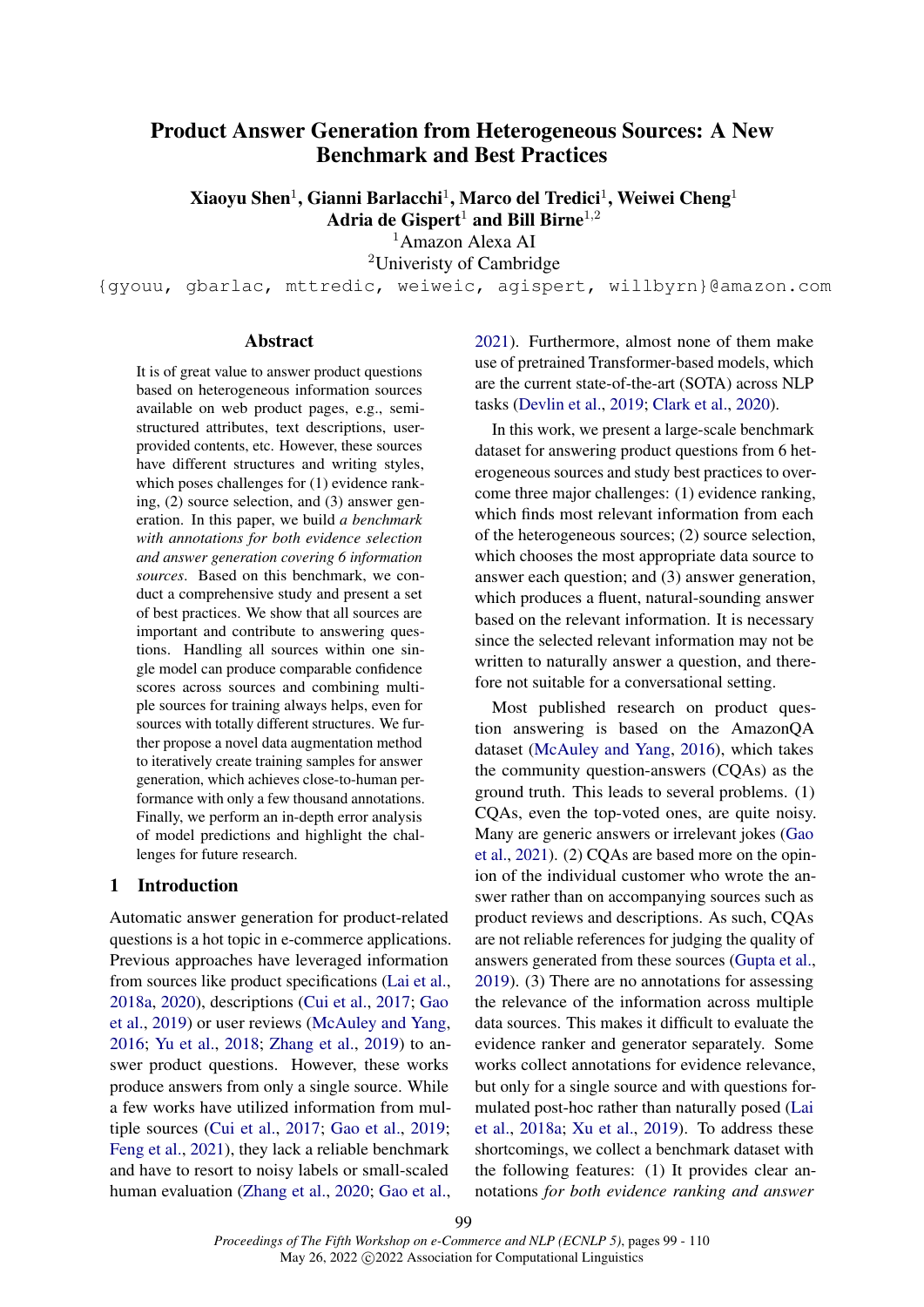*generation*, enabling us to perform in-depth evaluation of these two components separately. (2) We consider a *mix of 6 heterogeneous sources*, ranging from semi-structured specifications (jsons) to free sentences and (3) It represents *naturally-occurring questions*, unlike previous collections that elicited questions by showing answers explicitly.

As sources differ in their volume and contents, collecting training data covering all sources of natural questions and answers is challenging. To get enough positive training signals for each source, we propose filtering community questions based on the model score of a pretrained QA ranker. Questions are only passed for annotation when the confidence scores of top-1 evidence lie within some certain range. This greatly reduces annotation effort by removing most unanswerable questions.

After collecting the data, we apply SOTA Transformer-based models for evidence ranking and answer generation, and present a set of data augmentation and domain adaptation techniques to improve the performance. We show that pretraining the model on the AmazonQA corpus can provide a better initialization and improve the ranker significantly. For evidence ranking, we apply question generation with consistency filtering [\(Alberti](#page-8-7) [et al.,](#page-8-7) [2019\)](#page-8-7) to obtain large amounts of synthetic QA pairs from unannotated product sources. For answer generation, we propose a novel data augmentation algorithm that creates training examples iteratively. By first training on this augmented data and then finetuning on the human annotations, the model performance can be further enhanced.

As for the model design, we homogenize all sources by reducing them to the same form of input which is fed into a unified pretrained Transformer model, similarly to many recent works of leveraging a unified system for various input formats [\(Oguz et al.,](#page-9-7) [2020;](#page-9-7) [Su et al.,](#page-9-8) [2020;](#page-9-8) [Komeili](#page-9-9) [et al.,](#page-9-9) [2021\)](#page-9-9). We show that combining all sources within a single framework outperforms handling individual sources separately and that training signals from different answer sources can benefit each other, even for sources with totally different structures. We also show that the unified approach is able to produce comparable scores across different sources which allows for simply using the model prediction score for data source selection, an approach that outperforms more complex cascadebased selection strategies. The resulting system is able to find the correct evidence for 69% of the

<span id="page-1-0"></span>

| <b>Question:</b> how much weight will it safely hold?     |                                                            |   |  |  |
|-----------------------------------------------------------|------------------------------------------------------------|---|--|--|
| Source                                                    | <b>Supporting Evidence</b>                                 |   |  |  |
| Attribute                                                 | item_weight: {unit:<br>pounds, value: 2.2 }                |   |  |  |
| <b>Bullet Point</b>                                       | supports up to 115 pounds                                  |   |  |  |
| Description                                               | weight limit: 115 lbs.                                     |   |  |  |
| OSP                                                       | if you're looking for an inex-<br>pensive way to change up | × |  |  |
| $CQ\overline{A}$                                          | we put ours on a swingset.                                 | × |  |  |
| Review                                                    | it is sturdy and well made.                                |   |  |  |
| <b>Annotated Answer:</b> it can support up to 115 pounds. |                                                            |   |  |  |

Table 1: Annotation example. Relevance annotation: Given one question and evidence from heterogeneous sources, judge if each one is relevant to the question. Answer elicitation: annotators produce a natural-sounding answer given the question and the evidence that was marked as relevant.

questions in our test set. For answer generation, 94.4% of the generated answers are faithful to the extracted evidence and 95.5% of them are naturalsounding.

In summary, our contributions are four-fold: (1) We create a benchmark collections of natural product questions and answers from 6 heterogeneous sources covering 309,347 question-evidence pairs, annotated for both evidence ranking and answer generation. This collection will be released as open source. (2) We show that training signals from different sources can complement each other. Our system can handle diverse sources without sourcespecific design. (3) We propose a novel data augmentation method to iteratively create training samples for answer generation, which achieves closeto-human performance with only a few thousand annotations and (4) We perform an extensive study of design decisions for input representation, data augmentation, model design and source selection. Error analysis and human evaluation are conducted to suggest directions for future work.

### 2 Benchmark test set collection

We begin by explaining how we collect a benchmark test set for this problem. The benchmark collection is performed in 4 phases: question sourcing, supporting evidence collection, relevance annotation, and answer elicitation. An annotation example is shown in Table [1.](#page-1-0)

Question sourcing To create a question set that is diverse and representative of natural user questions, we consider two methods of question sourcing. The first method collects questions through Amazon Mechanical Turk, whereby annotators are shown a product image and title and instructed to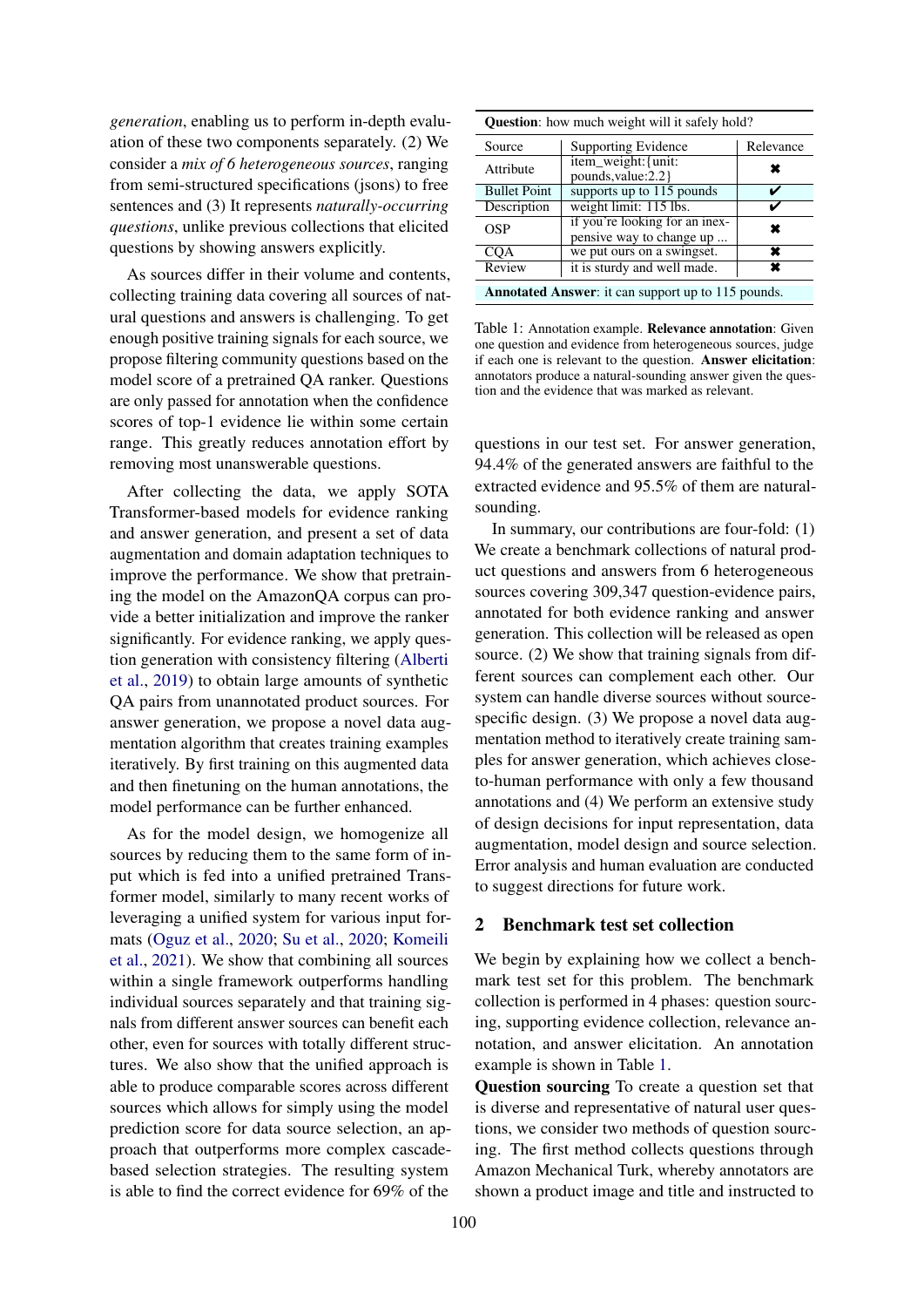ask 3 questions about it to help them make hypothetical purchase decisions. This mimics a scenario in which customers see a product for the first time, and questions collected in this way are often general and exploratory in nature. The second method samples questions from the AmazonQA corpus. These are real customer questions posted in the community forum and tend to be more specific and detailed, since they are usually asked after users have browsed, or even purchased, a product. We then filter duplicated and poorly-formed questions. This yields 914 questions from AmazonQA and 1853 questions from Mturk. These are combined to form the final question set.

Collecting Supporting Evidence We gather "supporting evidence" from 6 heterogeneous sources: (1) Attributes: Product attributes in json format extracted from the Amazon product database  $<sup>1</sup>$  $<sup>1</sup>$  $<sup>1</sup>$ . (2)</sup> Bullet points: Product summaries from the product page. (3) Descriptions: Product descriptions from the manufacturer and Amazon. (4) On-sitepublishing (OSP): Publications about products (for example [here\)](https://www.amazon.com/ospublishing/story/14423b91-4203-413e-a885-6005dca8d68e). (5) CQA: Top-voted community answers. Answers directly replying to questions in our question set are discarded and (6) Review: User reviews written for the product.

Relevance Annotation Annotators are presented with a question about a product and are instructed to mark all the items of supporting evidence that are relevant to answering the product question. Such evidence is defined as relevant *if it implies an answer, but it does not need to directly address or answer a question*. For evidence items from source 1, we directly present the attribute json to annotators. For sources 2∼6, we split the evidence into sentences and present each sentence as a separate item to be considered. There can be a very large number of CQA and Reviews for each product. As manual annotation of these would be impractical, we annotate only the top 40 and 20 evidence from each collection, respectively, as determined by a deep passage ranker pretrained on generaldomain QA. Each item of evidence is inspected by 3 annotators and is marked as relevant if supported by at least two of them. In this way, items of evidence are paired with questions for review by annotators. Overall, annotators have inspected 309,347 question-evidence pairs, of which 20,233 were marked as relevant.

<span id="page-2-1"></span>

| Source                                                  | #words             | available | answerable | N/P               |
|---------------------------------------------------------|--------------------|-----------|------------|-------------------|
| Attribute                                               | 5.84               | 100%      | 36.10%     | 22.88             |
| Bullet                                                  | $12.\overline{55}$ | 100%      | 24.95%     | $\overline{5.59}$ |
| Desc                                                    | 12.86              | 98.37%    | 38.59%     | 23.97             |
| OSP                                                     | 17.75              | 18.98%    | $4.54\%$   | 11.16             |
| COA                                                     | 13.32              | 99.39%    | 70.61%     | 13.85             |
| Review                                                  | 18.37              | 95.64%    | 61.16%     | 2.28              |
| 93.72% questions are answerable from at least 1 source. |                    |           |            |                   |

Table 2: Benchmark statistics: average number of words per evidence (#words), percentage of questions for which the source is available (available), percentage of answerable questions (answerable) and the negative-positive ratio (N/P).

Answer Elicitation In the answer elicitation stage, annotators are presented with a question and an item of supporting evidence that has been marked as relevant. They are required to produce a *fluent, natural-sounding and well-formed* sentence (not short span) that *directly* answers the question. We sample 500 positive question-evidence pairs from each source for answer elicitation (if that many are available). The annotated answers are evaluated by another round of annotation to filter invalid ones. In the end, we obtain 2,319 question-evidence-answer triples for answer generation.

Table [2](#page-2-1) shows the collection statistics. Availability differs across sources. Only 19% of questions have available OSP articles, but all products have corresponding Attributes and Bullet Points. 93.72% of questions are answerable from at least 1 out of the 6 sources, indicating these sources are valuable as a whole to address most user questions.

### 3 Training data collection

For training data collection, a complete annotation of each set of evidence is not necessary; we need only a rich set of contrastive examples. Therefore, we propose to select questions for annotation based on the confidence score of a pretrained ranker (the same ranker we used to select top evidence for CQA and review). We sample 50k community questions about products in the same domain as the testset. We first select questions whose top-1 item of supporting evidence returned by the pretrained ranker has a prediction score of  $> 0.8$ . In this way the selected questions have a good chance of being answerable from the available evidence and the approach should also yield enough positive samples from all sources to train the ranker. This selection step is crucial to ensure coverage of lowresource sources, like OSP, which otherwise might have zero positive samples. To avoid a selection

<span id="page-2-0"></span><sup>&</sup>lt;sup>1</sup>We select 320 unique attributes that have diverse structures and hierarchies without standard schema.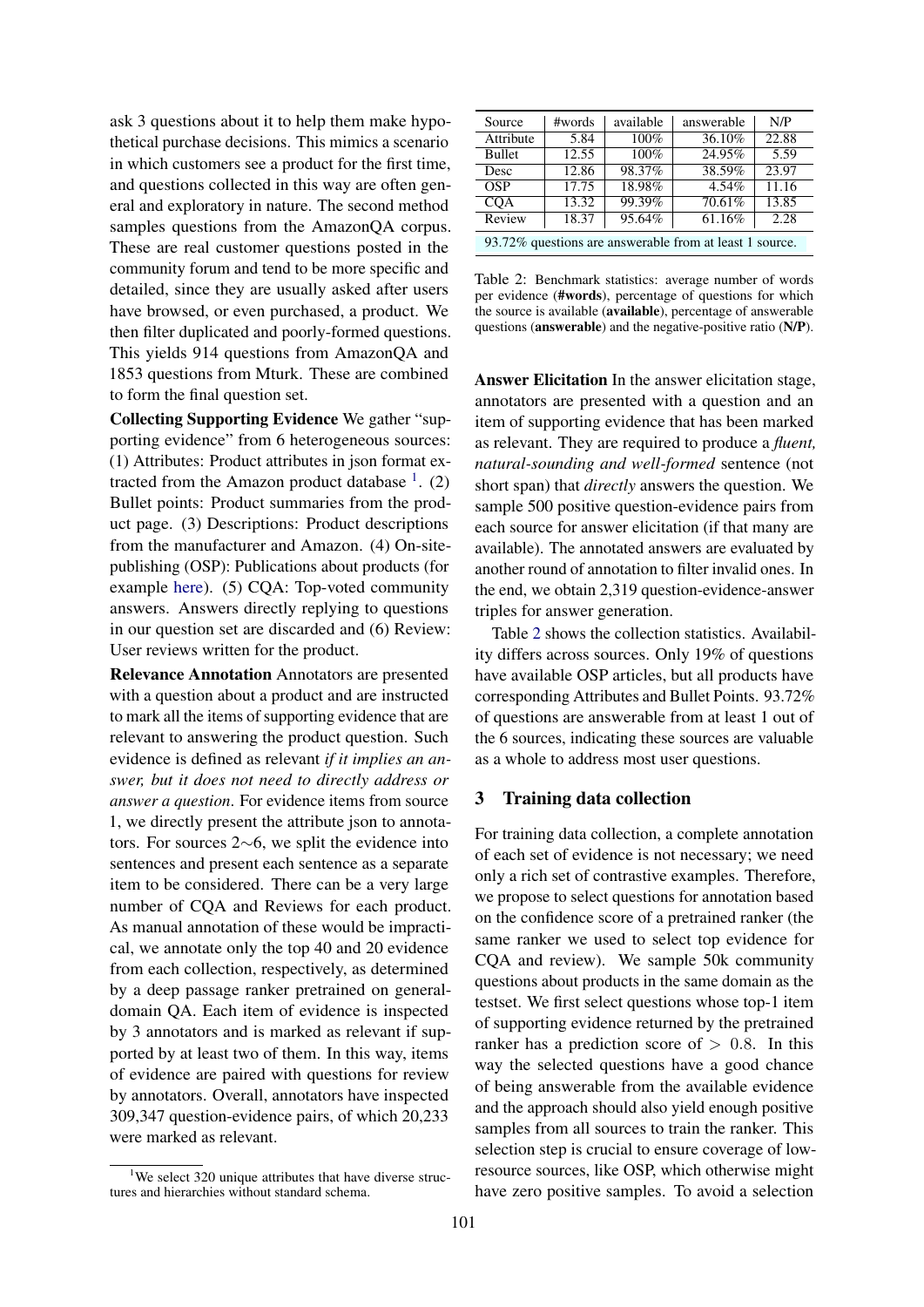process that is biased towards easy questions we further include questions whose top-1 evidence has a score within the range of 0.4∼0.6. Intuitively these questions will pose more of a challenge in ranking the evidence and their annotation should provide an informative signal.

From each out of the 6 sources, we sample 500 questions with prediction score  $> 0.8$  and another 500 questions with scores in the range of 0.4∼0.6. For each question, we then annotate the top-5 (if available) evidence items returned by the pretrained ranker. This reduces annotation cost relative to the complete annotation that was done for the test set. The final dataset contains 6000 questions with 27,026 annotated question-evidence pairs being annotated, 6,667 of which were positive. We then submit the positive question-evidence pairs for answer elicitation. After filtering invalid annotations as was done for the benchmark collection, we obtain a set of 4,243 question-evidence-answer triples to train the answer generator. For both evidence ranking and answer generation, we split the collected data by 9:1 for train/validation.

### 4 Model

# 4.1 Evidence Ranking

Evidence ranking aims to get the best evidence from each of the sources. We build our evidence ranker with the Electra-base model [\(Clark et al.,](#page-8-5) [2020\)](#page-8-5). The question and evidence are concatenated together and fed into the model. We flatten the json structured from the attribute source into a string before feeding it to the encoder, whereas we split evidence from other sources into natural sentences, so it can be encoded as plain text (training detail in appendix [D\)](#page-11-0). We present comparison studies in Figure [1](#page-3-0) with the best model configuration. Due to space constraints we report only  $p@1$  scores in Fig [1,](#page-3-0) with full results in appendix [C.](#page-10-0)

Pre-tuning on AmazonQA Pre-tuning the evidence ranker on similar domains has shown to be important when limited in-domain training data is available [\(Hui and Berberich,](#page-8-8) [2017;](#page-8-8) [Hazen et al.,](#page-8-9) [2019;](#page-8-9) [Garg et al.,](#page-8-10) [2020;](#page-8-10) [Hui et al.,](#page-8-11) [2022\)](#page-8-11). For our product-specific questions, the AmazonQA corpus is a natural option to pre-tune the model [\(Lai](#page-9-10) [et al.,](#page-9-10) [2018b\)](#page-9-10). The corpus contains 1.4M questionanswer pairs crawled from the CQA forum. We remove answers containing "I don't know" and "I'm not sure", and filter questions of more than 32 words and answers of more than 64 words. We

<span id="page-3-0"></span>

Figure 1: Ablation studies of evidence ranker. From up to down (1) effects of pre-tuning on AmazonQA, mix/separate sources, (2) effects of linearization methods of attributes, and (3) effects of data augmentation by question generation.

construct negative evidence with answers to different questions for the same product. The filtered corpus contains 1,065,407 community questions for training. In the training stage, we first finetune the Electra-base model on the filtered AmazonQA corpus and then finetune on our collected training data. As can be seen, *pre-tuning on the AmazonQA corpus improves the p@1 on all sources*. The conclusion holds for both training on mixed sources and individual sources separately.

Mixed sources vs split sources We investigate whether different sources conflict with each other by (1) training a single model on the mixed data from all sources, and (2) training a separate model for each individual source. For the second case, we obtain 6 different models, one from each source. The resulting models are tested on 6 sources individually. We can observe that *mixing all answer sources into a single training set improves the performance on each individual source*. The training signals from heterogeneous sources complement each other, even for sources with totally different structures. p@1 on the semi-structured attribute improves consistently through adding training data of unstructured text. This holds for models with and without pre-tuning on AmazonQA.

Linearization methods In the above experiment, we use a simple linearization method that flattens the json-formatted attributes into a string. We also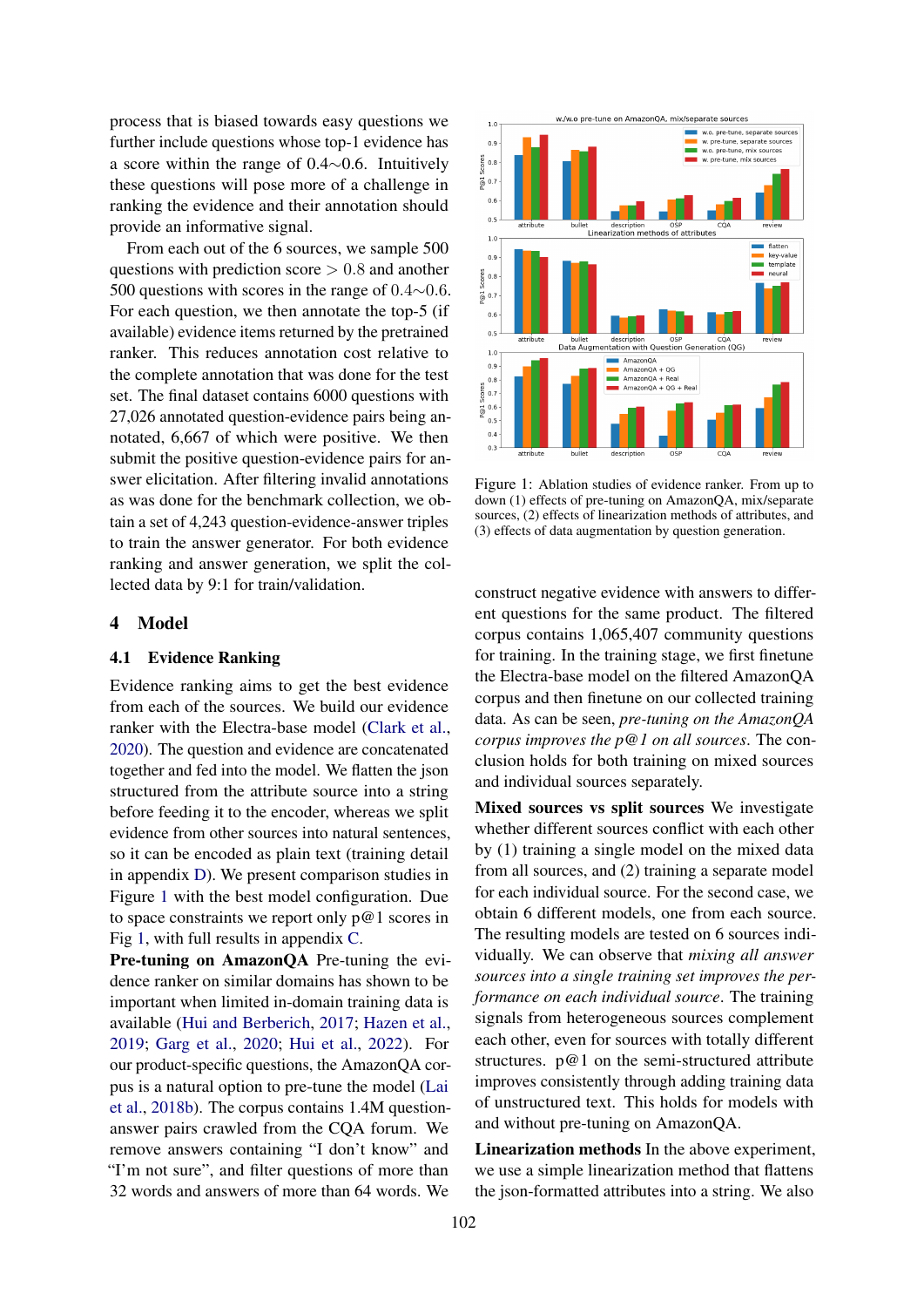<span id="page-4-1"></span>

| ranker<br>selector | <b>BM25</b> | AmazonQA | our best |
|--------------------|-------------|----------|----------|
| perfect            | 0.4709      | 0.7546   | 0.8338   |
| best-score         | 0.2880      | 0.5370   | 0.6986   |
| highest-score      | 0.2696      | 0.5089   | 0.6888   |
| cascade 1          | 0.2653      | 0.5298   | 0.6791   |
| cascade 2          | 0.2638      | 0.5110   | 0.6715   |

Table 3: p@1 using different rankers and source selectors.

compare it with 3 other different linearization methods: (1) key-value pairs: Transform the hierarchical json format into a sequence of key-value pairs. For example, the attribute in Table [1](#page-1-0) will be transformed into "item\_weight unit pounds | item\_weight value 2.2". (2) templates: Transform the json by pre-defined templates, e.g. "The [attribute\_name] of it is [value] [unit]" and (3) NLG: Transform the json into a sentence by a neural datato-text model. The results show that *the best performance is achieved by simply linearizing the json into a string*. Although applying the template or neural data-to-text model is closer to a natural sentence, this did not lead to an improvement in  $p@1$ . Nonetheless, all these methods have rather similar performance, suggesting *the model can adapt quickly to different representations by finetuning on limited training data and that more complex linearization methods are unnecessary*.

Question Generation Question generation has been a popular data augmentation technique in question-answering. We collect ∼50k unannotated pieces of evidence from the 6 sources and apply a question generator to generate corresponding questions. The question generator is finetuned first on the AmazonQA corpus and then on our collected training data. We apply nucleus sampling with  $p = 0.8$  to balance the diversity and generation quality [\(Sultan et al.,](#page-9-11) [2020\)](#page-9-11). We further filter the generated questions with our evidence ranker by only keeping those with model prediction scores of  $> 0.5$ , which has been shown crucial to get highquality augmented data [\(Alberti et al.,](#page-8-7) [2019\)](#page-8-7). We try different finetuning methods and report the re-sults on the bottom of Fig [1,](#page-3-0) where the "+" means the finetuning order. As can be observed, *finetuning on the augmented data brings further improvement to the model*. A three-step finetuning to gradually bring the model to our interested domain leads to the best performance over all sources.

#### 4.2 Source Selection

Source aims to select the best source to answer after we obtain the top-1 item of evidence from each source. We show results for the following source selectors: (1) perfect: oracle selection of the correct item of evidence (if any) in the top-1 pieces of evidence provided from the 6 sources. (2) best-score: evidence item with the highest empirical accuracy in its score range which should yield the *upper-bound performance for a selector based on model prediction scores*. (3) highestscore: evidence with the highest model prediction score. (4) cascade 1: prioritizes evidence from the attribute/bullet sources since they have the highest p@1 scores. If the top-1 evidence item from those two sources has a score of more than  $\epsilon$ , it is selected. Otherwise, the evidence item with the highest prediction score is selected from the remaining sources and (5) cascade 2: prioritizes evidence from attribute, bullet, and descriptions sources since these have better official provenance than user-generated data sources. The selection logic is the same as cascade 1. highest-score is the most straightforward choice but relies on a comparable score across sources. cascades 1/2 are also commonly used to merge results from sub-systems. For the best-score selector, we split the prediction score range into 100 buckets and estimate the empirical accuracy on the test data. For example the prediction score of 0.924 for the top-1 evidence from an attribute source will fall into the bucket 0.92∼0.93. In our test set, evidence items from each source will have an empirical accuracy within each score bin  $2$ . This will lead to an upper-bound approximation of a selector based on prediction scores since we explicitly "sneak a peep" at the test set accuracy. We combine these selectors with 3 evidence rankers: BM25, Electra-based tuned on AmazonQA, and our best ranker (AmazonQA + QG + Real in Figure [1\)](#page-3-0). The results are in Table [3.](#page-4-1) The thresholds for cascade 1/2 are tuned to maximize the p@1 on the testset.

As our best "fair" ranker, the highest-score selector performs remarkably well, with  $p@1$  only  $1%$ lower than that of the best-score-based selectors. It also outperforms the two cascade-based selectors which prioritize official and high-precision sources. This implies the *the prediction scores across differ-*

<span id="page-4-0"></span> $2By$  continuing to split the confidence range into more buckets we can make an arbitarily exact approximation to the perfect selector for the test set, but with significant over-fitting.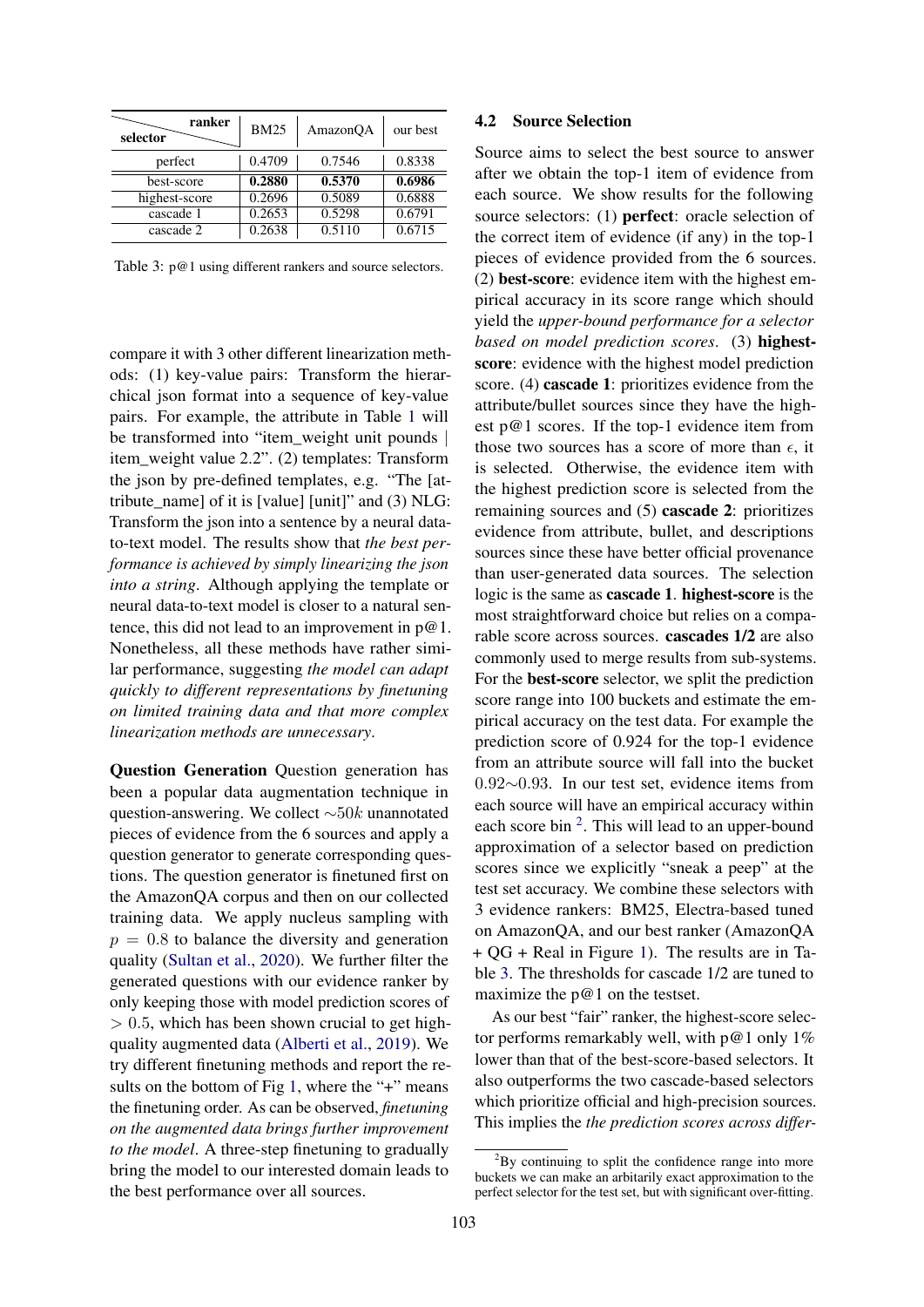*ent sources are comparable* in our model, which might be because our model is trained on a combination of all sources with the same representation. For the model tuned on AmazonQA, where evidence comes solely from the CQA source, the highest-score selector is not as effective as the cascade selectors. For all rankers, even with the bestscore-based selector, there is still a large  $p@1$  gap with the perfect selector, suggesting *a further improvement must take into account evidence content*, in addition to the prediction scores.

<span id="page-5-0"></span>

Figure 2: Answer source distribution as the threshold changes when using the cascade selection. Yellow line is with highestscore selector and red line is with a perfect selector.

In Figure [2,](#page-5-0) we visualize the distribution of selected sources by varying the threshold of two cascade-based selectors. We also show the distribution by using the highest-score selector (score) on the left. As the threshold grows, model precision first grows and then degrades, suggesting *all sources can contribute to answering product questions*. There is no single source that dominates. Although the cascade selection strategy underperforms the highest-confidence selector, it provides us with a flexible way to adjust the source distribution by threshold tuning. In practice, one may want to bias the use of information from official providers, even with a slight reduction in precision.

### 4.3 Answer Generation

After selecting an evidential item from one source, the role of answer generation is to *generate a natural-sounding answer based on both the question and the evidence*. We build our answer generator with the Bart-large model [\(Lewis et al.,](#page-9-12) [2020\)](#page-9-12). Similar to the evidence ranker, we take a unified approach for all sources by concatenating both the question and the evidence together (split by the token "|") as the model input. The model is then finetuned on the collected question-evidence-answer (q-e-a) triples. As in training the ranker, we flatten the json structures into strings and process them in the same way as the other sources.

<span id="page-5-1"></span>

Figure 3: Ablation studies of answer generation. copy evidence vs separate sources/combine sources vs our best model.

Mixed sources vs split sources We experimented with training the generative model on each individual source separately as well as mixing the training data from all sources and training a unified model. We measured the BLEU scores of these systems with results shown in Figure [3,](#page-5-1) where we also include the results of directly copying the evidence. We can see that *training a unified model to handle all sources improves the performance on all sources*, as is consistent with our findings in evidence ranking. This is not surprising since previous research on data-to-text has also found that text-totext generative models are quite robust to different variants of input formats [\(Kale and Rastogi,](#page-9-13) [2020;](#page-9-13) [Chang et al.,](#page-8-12) [2021\)](#page-8-12). Directly copying the evidence as the answer leads to very low BLEU scores, especially for json-formatted attributes. This indicates *we must significantly rewrite the raw evidence to produce a natural answer*.

Conditional Back-translation (CBT) In our scenario, the AmazonQA contains a large amount of q-a pairs but these do not have corresponding evidence. We can apply a similar idea as backtranslation [\(Sennrich et al.,](#page-9-14) [2016\)](#page-9-14) but further "condition" on the question. Firstly, we train an evidence generator based on our annotated q-e-a triples. The model is trained to generate the evidence by taking the q-a pairs as input. We then apply the model to generate pseudo-evidence  $e'$  from the q−a pairs in AmazonQA. The answer generator is then first finetuned on the pseudo  $q - e' - a$  triples and then finetuned further on the real  $q - e - a$ annotations. It can be considered as a "conditional" version of back-translation where the model is additionally conditioned on the questions. We use nucleus sampling with p=0.8 to generate the evidence e ′ since the diversity of inputs is important for backtranslation [\(Edunov et al.,](#page-8-13) [2018;](#page-8-13) [Zhao et al.,](#page-9-15) [2019\)](#page-9-15). The results are displayed in Table [4.](#page-6-0) We can see that *adding the conditional back-translation step improves the BLEU score by nearly 3 points*.

Noisy Self-training (NST) Self-training is an-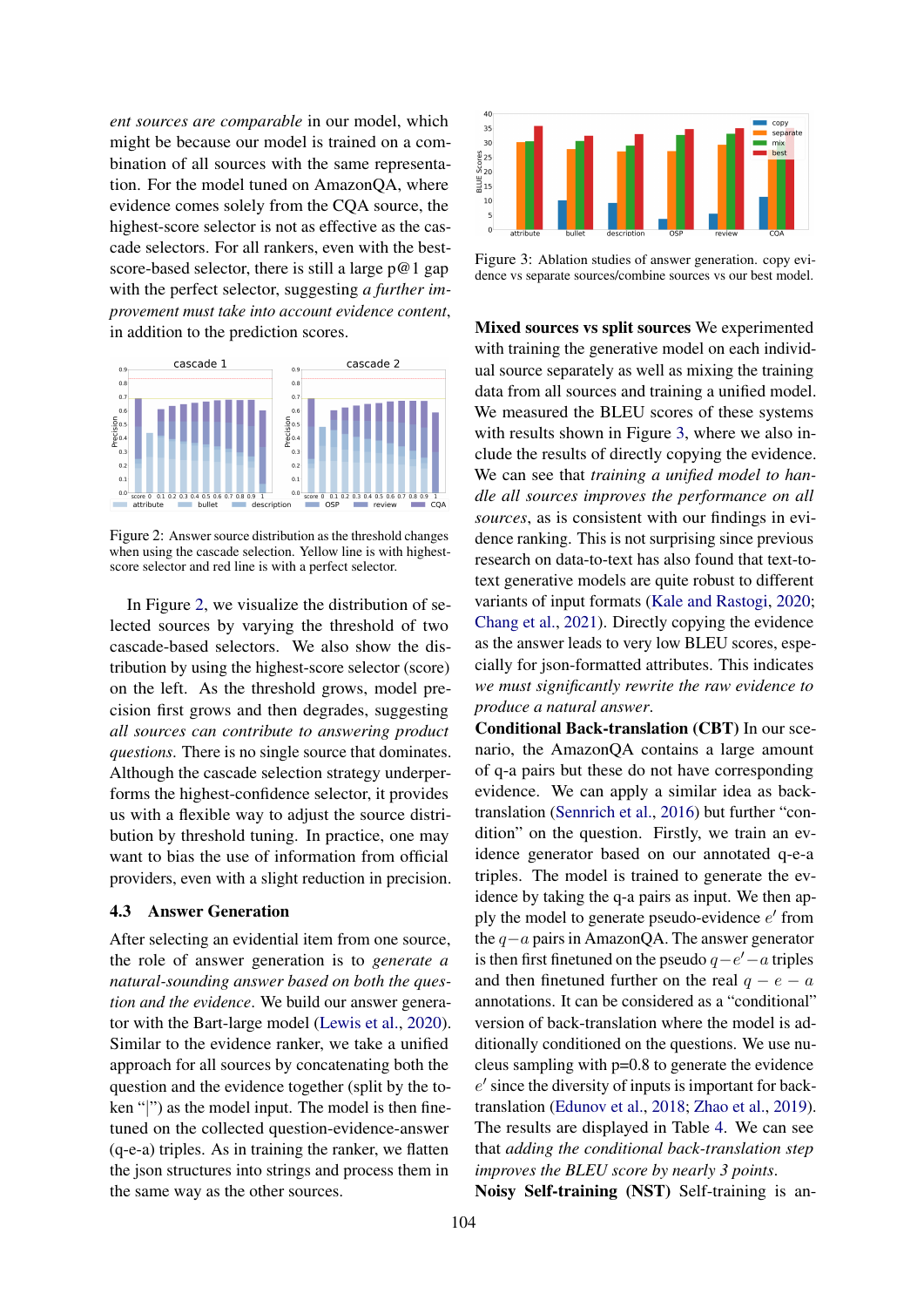<span id="page-6-0"></span>

| Method        | <b>BLEU</b> | $B-1$ | $B-2$ | $B-3$ | $B-4$             |
|---------------|-------------|-------|-------|-------|-------------------|
| Copy          | 4.0         | 47.3  | 22.4  | 15.9  | 12.6              |
| Bart-large    | 30.9        | 57.6  | 36.1  | 24.9  | 17.6              |
| <b>CBT</b>    | 33.5        | 60.3  | 39.0  | 27.6  | $\overline{20.5}$ |
| <b>NST</b>    | 32.5        | 59.5  | 37.3  | 26.2  | 19.2              |
| $NST + noise$ | 33.2        | 59.8  | 38.0  | 26.9  | 19.9              |
| Iteration-1   | 34.3        | 61.1  | 39.4  | 28.0  | 20.8              |
| Iteration-2   | 34.9        | 61.1  | 39.8  | 28.3  | 21.4              |
| Iteration-3   | 34.9        | 61.3  | 39.7  | 28.6  | $\overline{21.6}$ |
| Iteration-4   | 34.7        | 61.3  | 39.8  | 28.5  | 21.3              |

Table 4: BLEU scores on different methods: copying the input evidence as the answer (copy), finetuning Bart-large on training samples (Bart-large), Bart-large + conditional backtranslation (CBT) and Bart-large + noisy self-training (NST).

other popular technique in semi-supervised learning [\(Scudder,](#page-9-16) [1965\)](#page-9-16). It uses a trained model to generate outputs for unlabeled data, then uses the generated outputs as the training target. In our scenario, however, the unlabeled input data is not readily available since it requires positive questionevidence pairs. We first apply the same question generation model used for evidence ranking to create "noisy"  $q' - e$  pairs. The current model then generates an answer  $a'$  based on the  $q'-e$  pairs. We use beam search with beam size 5 to generate the answers as the generation quality is more important than diversity in self-training [\(He et al.,](#page-8-14) [2020\)](#page-8-14). A new model is then initialized from Bart-large, first finetuned on the  $q' - e - a'$  triples, then finetuned on the real training data. We also experimented with adding noise to the input side when training on the  $q' - e - a'$  triples, which has shown to be helpful for the model robustness [\(He et al.,](#page-8-14) [2020\)](#page-8-14)<sup>[3](#page-6-1)</sup>. As shown in Table [4,](#page-6-0) NST improves the model performance by over 1 BLEU point. Adding the noise to the input further brings slight improvement.

Iterative Training We further investigated combining the proposed CBT and NST into an iterative training pipeline. The intuition is that CBT can improve the answer generator which then helps NST to generate higher-quality pseudo answers. The higher-quality triples from NST can in turn be used to 'warm up' the evidence generator for CBT. Algorithm [1](#page-6-2) details the process. It can be considered a variant of iterative back-translation [\(Hoang et al.,](#page-8-15) [2018;](#page-8-15) [Chang et al.,](#page-8-12) [2021\)](#page-8-12) with an additional condition on the question and the noisy self-training process inserted in between. It essentially follows a generalized EM algorithm [\(Shen et al.,](#page-9-17) [2017;](#page-9-17) [Cot-](#page-8-16)

```
(Inilialization) G_e = G_a = Bart-large;
for i=1 to N do
    Finetune G_e on \{q - a - e\}_{real};
     Generate e' with G_e from \{q - a\} _{A max on QA};
    Finetune G_a on generated
      {q-e'-a}AmazonQA;
     Finetune G_a on \{q - e - a\}_{real};
    Noisy Self-training (G_a);
     Generate a' with G_a from \{q' - e\}_{QG};
     Finetune G_e on generated \{q' - a' - e\}_{QG};
end
```
<span id="page-6-2"></span>Algorithm 1 (Iterative Training Process):  $G_e$  is the evidence generator and  $G_a$  is the answer generator.  ${q - a - e}_{real}$ ,  ${q - a}_{AmaxonQA}$  and  ${q' - e}_{QG}$ indicate the data from the real annotation, AmazonQA and question generation respectively.

<span id="page-6-3"></span>

| Evaluated       | Faithfulness $(\%)$   Naturalness $(\%)$ |       |
|-----------------|------------------------------------------|-------|
| copied evidence |                                          | 15.44 |
| our best        | 94.39                                    | 95.51 |
| human reference | 97.00                                    | 95.82 |

Table 5: Human evaluation results.

[terell and Kreutzer,](#page-8-16) [2018;](#page-8-16) [Graça et al.,](#page-8-17) [2019\)](#page-8-17) where the evidence generator and the answer generator are guaranteed to improve iteratively. We show the results after each iteration in Table [4.](#page-6-0) As can be seen, the iterative training pipeline further improves generation quality. Most gains are found in the first iteration and the model saturates at iteration 3 with a BLEU score of 34.9.

Human Evaluation We run a human evaluation to assess generation quality of our best generator (iteration-3 from Table [4\)](#page-6-0), human reference and the copied evidence. We evaluate from two perspectives: (1) Faithfulness: A sentence is unfaithful to the evidence if it contains extra or contradictory information, and (2) Naturalness: A sentence is unnatural if it is not fluent; contains additional information that not relevant as an answer; or does not directly reply to the question.

We show the results in Table [5.](#page-6-3) We can observe that copying the evidence directly leads to a naturalness score of only 0.15, which further confirms that an answer generator is needed for a natural presentation. The generations from our best model improve the naturalness score to 0.9551 and are faithful to the evidence in 94.39% of the cases, only slightly lower than the human references.

#### 4.4 Best Practices

To summarize the best practices, the attribute json strings can be directly flattened and all sources are

<span id="page-6-1"></span> $3$ [We apply a similar noise function as in](#page-8-16) [Edunov et al.](#page-8-13) [\(2018\) that randomly deletes replaces a word by a filler token](#page-8-16) [with probability 0.1, then swaps words up to the range of 3.](#page-8-16)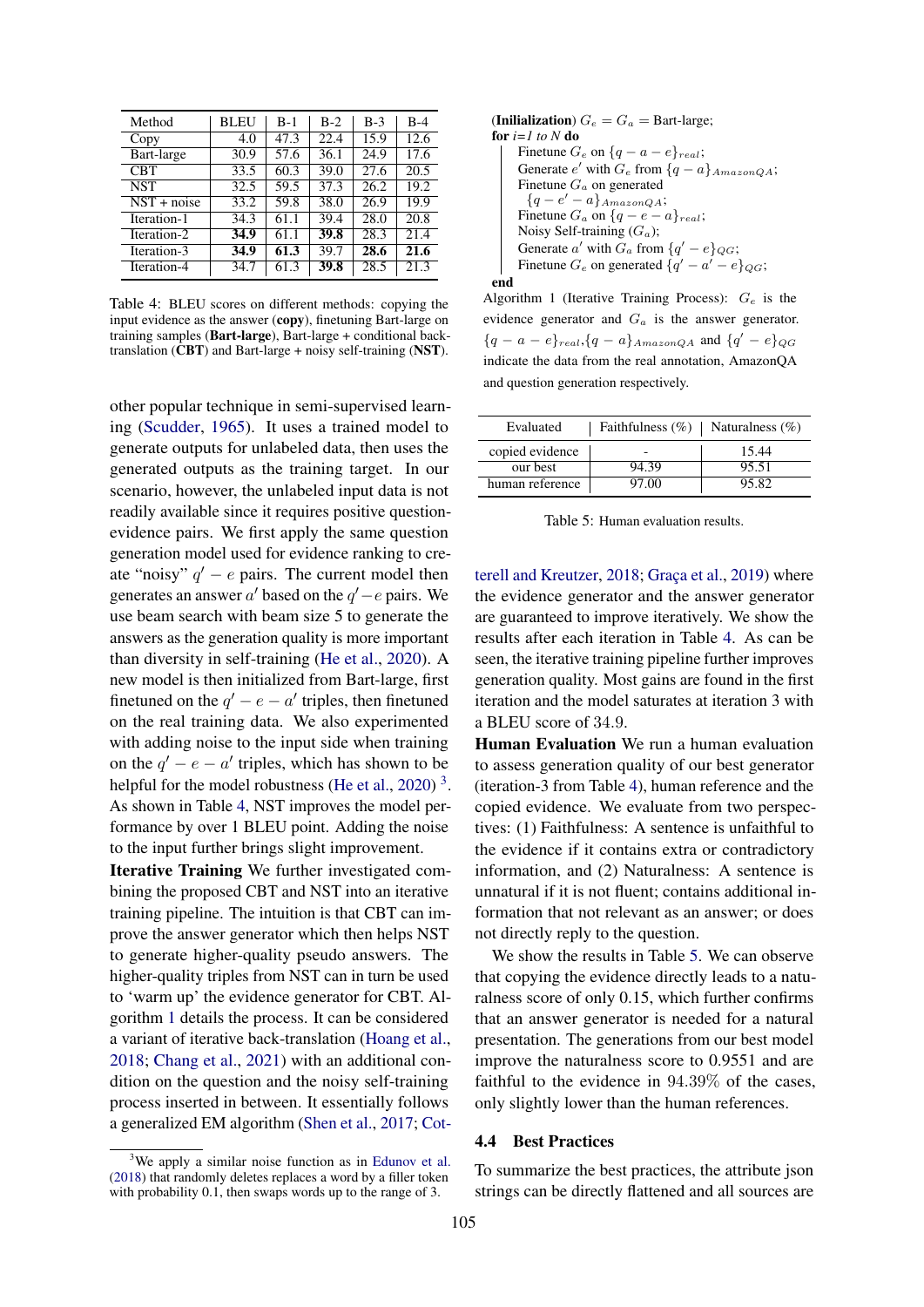<span id="page-7-0"></span>

Table 6: Common errors of evidence relevance ranking.

<span id="page-7-1"></span>

| Number accuracy                                                                                                                                                                                                                                                                     |  |  |  |  |
|-------------------------------------------------------------------------------------------------------------------------------------------------------------------------------------------------------------------------------------------------------------------------------------|--|--|--|--|
| <b>Q</b> : what's the size of the house?<br><b>E</b> : item_dimensions: {width: height: {unit: centimeters,<br>normalized value: {unit:inches, value: 15.35}, value: 39. } }<br>G: The house is $10.24 \times 30.31 \times 39$ inches<br><b>Hallucination when Inference needed</b> |  |  |  |  |
| $\mathbf{O}$ : are the dolls with it?<br><b>E</b> : included components: {value: "my dreamy doll-<br>house"<br>G: Yes, it comes with a doll.<br><b>Sensitivity to typographical errors</b>                                                                                          |  |  |  |  |
| <b>Q</b> : for he many players?<br>$E:$ ages 7 and up, 2-12 players<br>G: this game is for ages 7 and up.                                                                                                                                                                           |  |  |  |  |

Table 7: Common errors of answer generations.

mixed together and trained with a single unified encoder. The ranker is finetuned on AmazonQA, augmented data obtained by question generation and manually annotated training data in order. Source selection can be performed based solely on the model confidence score and the answer generator can be trained as in Algorithm [1.](#page-6-2)

#### 5 Error analysis

Based on the human evaluation, we identified the following key problems that exist in the current system. For evidence ranking, the major problems are: (1) subjectivity of relevance: It can be subjective to define whether a piece of evidence is enough to answer a given question. The model will sometimes pick a somewhat relevant piece of evidence, even though there could be other, better options that support a more comprehensive answer. (2) noise in attribute value: When an attribute value contains uninformative data due to the noise of data sources, the model still may choose it based on its attribute name. (3) overfitting to string match: The model tends to select strings similar to the question while ignoring their fine semantics, a common problem from the bias to 'shortcut learning' of neural networks [\(Geirhos et al.,](#page-8-18) [2020\)](#page-8-18). (4) uncertain evidence: The model ranks evidence highly, even if this evidence is an uncertain expression. This can be viewed as a special case of over-fitting to string match. We show examples in Table [6.](#page-7-0) We can attempt to alleviate errors of type 1 by providing finer-grained labels in the training data instead of only binary signals [\(Gupta et al.,](#page-8-6) [2019\)](#page-8-6). Error types 2 and 4 could be mitigated by data augmentation, constructing negative samples by corrupting the attribute values or making evidence uncertain. Error type 3 is more challenging. One possible solution is to automatically detect spurious correlations and focus the model on minor examples [\(Tu](#page-9-18) [et al.,](#page-9-18) [2020\)](#page-9-18). Nevertheless, a fundamental solution to fully avoid Error 3 is still an open question.

For answer generation, we identify the major problems as: (1) Number accuracy: The model cannot fully understand the roles of numbers from the limited training examples. (2) Hallucination if inference is needed: when it is not possible to generate an answer by simple rephrasing, the model can hallucinate false information. (3) Sensitivity to typos: The model is not robust to typos in the question. A tiny typo can easily break the system.

We provide examples of these errors in Table [7.](#page-7-1) Error types 1 and 3 could be alleviated through data augmentation. We can create new samples to let the model learn to copy numbers properly and learn to be robust to common typos. Another way to reduce number sensitivity could to delexicalize numbers in the inputs, a common strategy in data to text generation [\(Wen et al.,](#page-9-19) [2015;](#page-9-19) [Gardent et al.,](#page-8-19) [2017\)](#page-8-19). Error type 2 is a challenging open problem in neural text generation. Many techniques have been proposed such as learning latent alignment [\(Shen](#page-9-20) [et al.,](#page-9-20) [2020\)](#page-9-20), data refinement with NLU [\(Nie et al.,](#page-9-21) [2019\)](#page-9-21), etc. These could potentially be applied to our task, which we leave for future work.

#### 6 Conclusion

To the best of our knowledge, this work is the first comprehensive study of product answer generation from heterogeneous sources including both semistructured attributes and unstructured text. We collect a benchmark dataset with annotations for both evidence ranking and answer generation. It will be released to benefit relevant study. We find that the best practice is to leverage a unified approach to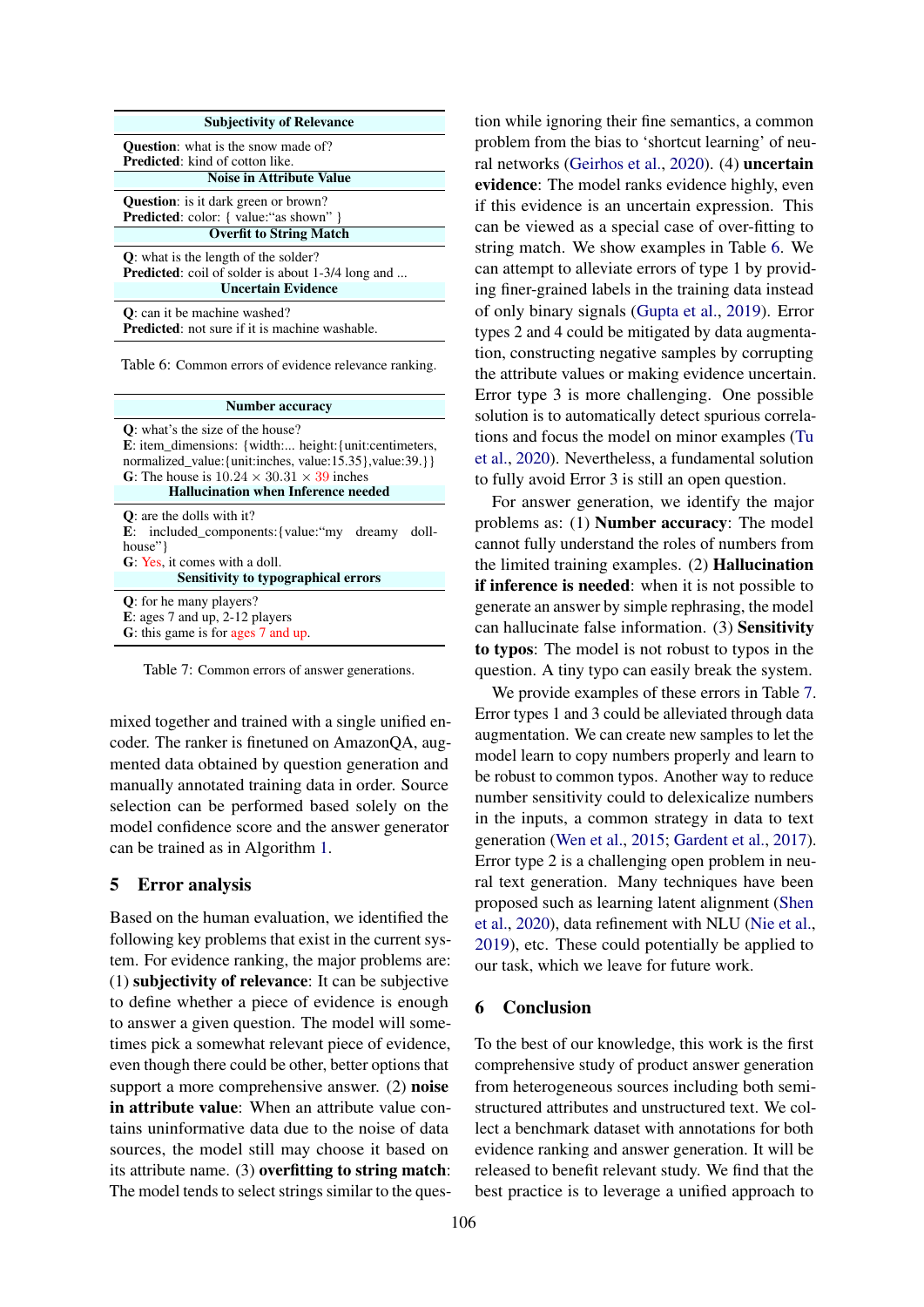handle all sources of evidence together and further experimented with a set of data augmentation techniques to improve the model performance. Error analysis is provided to illustrate common errors, which we hope will lead to inspire future work.

# References

- <span id="page-8-7"></span>Chris Alberti, Daniel Andor, Emily Pitler, Jacob Devlin, and Michael Collins. 2019. Synthetic qa corpora generation with roundtrip consistency. In *Proceedings of the 57th Annual Meeting of the Association for Computational Linguistics*, pages 6168–6173.
- <span id="page-8-12"></span>Ernie Chang, Xiaoyu Shen, Dawei Zhu, Vera Demberg, and Hui Su. 2021. Neural data-to-text generation with lm-based text augmentation. In *Proceedings of the 16th Conference of the European Chapter of the Association for Computational Linguistics: Main Volume*, pages 758–768.
- <span id="page-8-5"></span>Kevin Clark, Minh-Thang Luong, Quoc V Le, and Christopher D Manning. 2020. Electra: Pre-training text encoders as discriminators rather than generators. *arXiv preprint arXiv:2003.10555*.
- <span id="page-8-16"></span>Ryan Cotterell and Julia Kreutzer. 2018. Explaining and generalizing back-translation through wake-sleep. *arXiv preprint arXiv:1806.04402*.
- <span id="page-8-0"></span>Lei Cui, Shaohan Huang, Furu Wei, Chuangi Tan, Chaoqun Duan, and Ming Zhou. 2017. Superagent: A customer service chatbot for e-commerce websites. In *Proceedings of ACL 2017, System Demonstrations*, pages 97–102.
- <span id="page-8-4"></span>Jacob Devlin, Ming-Wei Chang, Kenton Lee, and Kristina Toutanova. 2019. Bert: Pre-training of deep bidirectional transformers for language understanding. In *Proceedings of the 2019 Conference of the North American Chapter of the Association for Computational Linguistics: Human Language Technologies, Volume 1 (Long and Short Papers)*, pages 4171– 4186.
- <span id="page-8-13"></span>Sergey Edunov, Myle Ott, Michael Auli, and David Grangier. 2018. Understanding back-translation at scale. In *Proceedings of the 2018 Conference on Empirical Methods in Natural Language Processing*, pages 489–500.
- <span id="page-8-2"></span>Yue Feng, Zhaochun Ren, Weijie Zhao, Mingming Sun, and Ping Li. 2021. Multi-type textual reasoning for product-aware answer generation. In *Proceedings of the 44th International ACM SIGIR Conference on Research and Development in Information Retrieval*, pages 1135–1145.
- <span id="page-8-3"></span>Shen Gao, Xiuying Chen, Zhaochun Ren, Dongyan Zhao, and Rui Yan. 2021. Meaningful answer generation of e-commerce question-answering. *ACM Transactions on Information Systems (TOIS)*, 39(2):1– 26.
- <span id="page-8-1"></span>Shen Gao, Zhaochun Ren, Yihong Zhao, Dongyan Zhao, Dawei Yin, and Rui Yan. 2019. Product-aware answer generation in e-commerce question-answering. In *Proceedings of the Twelfth ACM International Conference on Web Search and Data Mining*, pages 429–437.
- <span id="page-8-19"></span>Claire Gardent, Anastasia Shimorina, Shashi Narayan, and Laura Perez-Beltrachini. 2017. The webnlg challenge: Generating text from rdf data. In *Proceedings of the 10th International Conference on Natural Language Generation*, pages 124–133.
- <span id="page-8-10"></span>Siddhant Garg, Thuy Vu, and Alessandro Moschitti. 2020. Tanda: Transfer and adapt pre-trained transformer models for answer sentence selection. In *AAAI*.
- <span id="page-8-18"></span>Robert Geirhos, Jörn-Henrik Jacobsen, Claudio Michaelis, Richard Zemel, Wieland Brendel, Matthias Bethge, and Felix A Wichmann. 2020. Shortcut learning in deep neural networks. *Nature Machine Intelligence*, 2(11):665–673.
- <span id="page-8-17"></span>Miguel Graça, Yunsu Kim, Julian Schamper, Shahram Khadivi, and Hermann Ney. 2019. Generalizing back-translation in neural machine translation. In *Proceedings of the Fourth Conference on Machine Translation (Volume 1: Research Papers)*, pages 45– 52.
- <span id="page-8-6"></span>Mansi Gupta, Nitish Kulkarni, Raghuveer Chanda, Anirudha Rayasam, and Zachary C. Lipton. 2019. [Amazonqa: A review-based question answering task.](https://doi.org/10.24963/ijcai.2019/694) In *Proceedings of the Twenty-Eighth International Joint Conference on Artificial Intelligence, IJCAI-19*, pages 4996–5002. International Joint Conferences on Artificial Intelligence Organization.
- <span id="page-8-9"></span>Timothy J Hazen, Shehzaad Dhuliawala, and Daniel Boies. 2019. Towards domain adaptation from limited data for question answering using deep neural networks. *arXiv preprint arXiv:1911.02655*.
- <span id="page-8-14"></span>Junxian He, Jiatao Gu, Jiajun Shen, and Marc'Aurelio Ranzato. 2020. [Revisiting self-training for neural](https://openreview.net/forum?id=SJgdnAVKDH) [sequence generation.](https://openreview.net/forum?id=SJgdnAVKDH) In *International Conference on Learning Representations*.
- <span id="page-8-15"></span>Vu Cong Duy Hoang, Philipp Koehn, Gholamreza Haffari, and Trevor Cohn. 2018. Iterative backtranslation for neural machine translation. In *Proceedings of the 2nd Workshop on Neural Machine Translation and Generation*, pages 18–24.
- <span id="page-8-8"></span>Kai Hui and Klaus Berberich. 2017. Transitivity, time consumption, and quality of preference judgments in crowdsourcing. In *European Conference on Information Retrieval*, pages 239–251. Springer.
- <span id="page-8-11"></span>Kai Hui, Honglei Zhuang, Tao Chen, Zhen Qin, Jing Lu, Dara Bahri, Ji Ma, Jai Prakash Gupta, Cicero Nogueira dos Santos, Yi Tay, et al. 2022. Ed2lm: Encoder-decoder to language model for faster document re-ranking inference.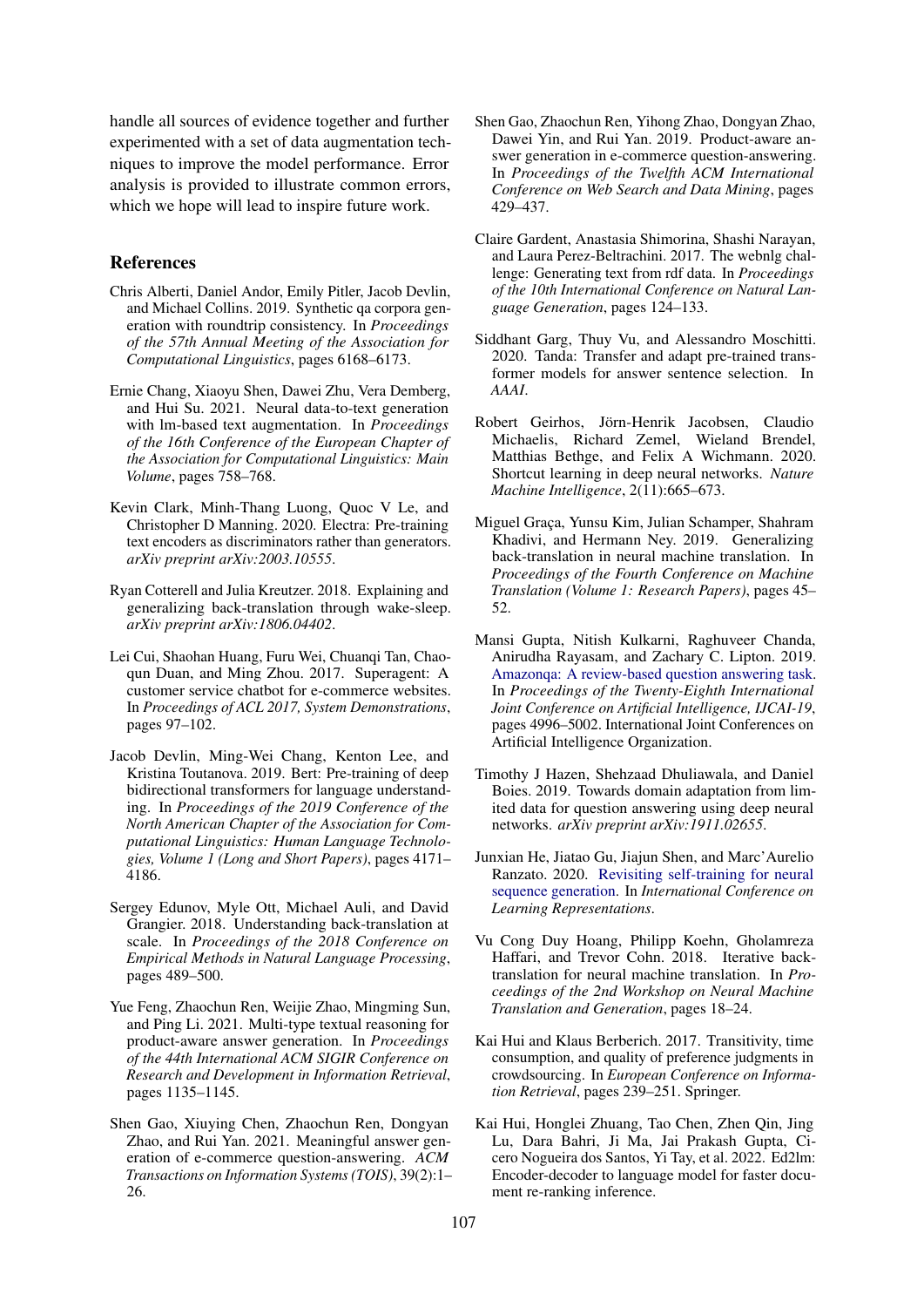- <span id="page-9-13"></span>Mihir Kale and Abhinav Rastogi. 2020. Text-to-text pretraining for data-to-text tasks. In *Proceedings of the 13th International Conference on Natural Language Generation*, pages 97–102.
- <span id="page-9-9"></span>Mojtaba Komeili, Kurt Shuster, and Jason Weston. 2021. Internet-augmented dialogue generation. *arXiv preprint arXiv:2107.07566*.
- <span id="page-9-0"></span>Tuan Lai, Trung Bui, Sheng Li, and Nedim Lipka. 2018a. A simple end-to-end question answering model for product information. In *Proceedings of the First Workshop on Economics and Natural Language Processing*, pages 38–43.
- <span id="page-9-1"></span>Tuan Lai, Trung Bui, and Nedim Lipka. 2020. Isa: An intelligent shopping assistant. In *Proceedings of the 1st Conference of the Asia-Pacific Chapter of the Association for Computational Linguistics and the 10th International Joint Conference on Natural Language Processing: System Demonstrations*, pages 14–19.
- <span id="page-9-10"></span>Tuan Manh Lai, Trung Bui, Nedim Lipka, and Sheng Li. 2018b. Supervised transfer learning for product information question answering. In *2018 17th IEEE International Conference on Machine Learning and Applications (ICMLA)*, pages 1109–1114. IEEE.
- <span id="page-9-12"></span>Mike Lewis, Yinhan Liu, Naman Goyal, Marjan Ghazvininejad, Abdelrahman Mohamed, Omer Levy, Veselin Stoyanov, and Luke Zettlemoyer. 2020. Bart: Denoising sequence-to-sequence pre-training for natural language generation, translation, and comprehension. In *Proceedings of the 58th Annual Meeting of the Association for Computational Linguistics*, pages 7871–7880.
- <span id="page-9-2"></span>Julian McAuley and Alex Yang. 2016. Addressing complex and subjective product-related queries with customer reviews. In *Proceedings of the 25th International Conference on World Wide Web*, pages 625–635.
- <span id="page-9-21"></span>Feng Nie, Jin-Ge Yao, Jinpeng Wang, Rong Pan, and Chin-Yew Lin. 2019. A simple recipe towards reducing hallucination in neural surface realisation. In *Proceedings of the 57th Annual Meeting of the Association for Computational Linguistics*, pages 2673– 2679.
- <span id="page-9-7"></span>Barlas Oguz, Xilun Chen, Vladimir Karpukhin, Stan Peshterliev, Dmytro Okhonko, Michael Schlichtkrull, Sonal Gupta, Yashar Mehdad, and Scott Yih. 2020. Unified open-domain question answering with structured and unstructured knowledge. *arXiv preprint arXiv:2012.14610*.
- <span id="page-9-16"></span>Henry Scudder. 1965. Probability of error of some adaptive pattern-recognition machines. *IEEE Transactions on Information Theory*, 11(3):363–371.
- <span id="page-9-14"></span>Rico Sennrich, Barry Haddow, and Alexandra Birch. 2016. Improving neural machine translation models with monolingual data. In *Proceedings of the 54th Annual Meeting of the Association for Computational Linguistics (Volume 1: Long Papers)*, pages 86–96.
- <span id="page-9-20"></span>Xiaoyu Shen, Ernie Chang, Hui Su, Cheng Niu, and Dietrich Klakow. 2020. Neural data-to-text generation via jointly learning the segmentation and correspondence. In *Proceedings of the 58th Annual Meeting of the Association for Computational Linguistics*, pages 7155–7165.
- <span id="page-9-17"></span>Xiaoyu Shen, Youssef Oualil, Clayton Greenberg, Mittul Singh, and Dietrich Klakow. 2017. Estimation of gap between current language models and human performance. *Proc. Interspeech 2017*, pages 553–557.
- <span id="page-9-8"></span>Hui Su, Xiaoyu Shen, Zhou Xiao, Zheng Zhang, Ernie Chang, Cheng Zhang, Cheng Niu, and Jie Zhou. 2020. Moviechats: Chat like humans in a closed domain. In *Proceedings of the 2020 Conference on Empirical Methods in Natural Language Processing (EMNLP)*, pages 6605–6619.
- <span id="page-9-11"></span>Md Arafat Sultan, Shubham Chandel, Ramón Fernandez Astudillo, and Vittorio Castelli. 2020. On the importance of diversity in question generation for qa. In *Proceedings of the 58th Annual Meeting of the Association for Computational Linguistics*, pages 5651–5656.
- <span id="page-9-18"></span>Lifu Tu, Garima Lalwani, Spandana Gella, and He He. 2020. An empirical study on robustness to spurious correlations using pre-trained language models. *Transactions of the Association for Computational Linguistics*, 8:621–633.
- <span id="page-9-19"></span>Tsung-Hsien Wen, Milica Gasic, Nikola Mrksic, Peihao Su, David Vandyke, and Steve J Young. 2015. Semantically conditioned lstm-based natural language generation for spoken dialogue systems. In *EMNLP*.
- <span id="page-9-6"></span>Hu Xu, Bing Liu, Lei Shu, and Philip S Yu. 2019. Review conversational reading comprehension. *arXiv preprint arXiv:1902.00821*.
- <span id="page-9-3"></span>Qian Yu, Wai Lam, and Zihao Wang. 2018. Responding e-commerce product questions via exploiting qa collections and reviews. In *Proceedings of the 27th International Conference on Computational Linguistics*, pages 2192–2203.
- <span id="page-9-4"></span>Shiwei Zhang, Jey Han Lau, Xiuzhen Zhang, Jeffrey Chan, and Cecile Paris. 2019. Discovering relevant reviews for answering product-related queries. In *2019 IEEE International Conference on Data Mining (ICDM)*, pages 1468–1473. IEEE.
- <span id="page-9-5"></span>Wenxuan Zhang, Qian Yu, and Wai Lam. 2020. Answering product-related questions with heterogeneous information. In *Proceedings of the 1st Conference of the Asia-Pacific Chapter of the Association for Computational Linguistics and the 10th International Joint Conference on Natural Language Processing*, pages 696–705.
- <span id="page-9-15"></span>Yang Zhao, Xiaoyu Shen, Wei Bi, and Akiko Aizawa. 2019. Unsupervised rewriter for multi-sentence compression. In *Proceedings of the 57th Annual Meeting of the Association for Computational Linguistics*, pages 2235–2240.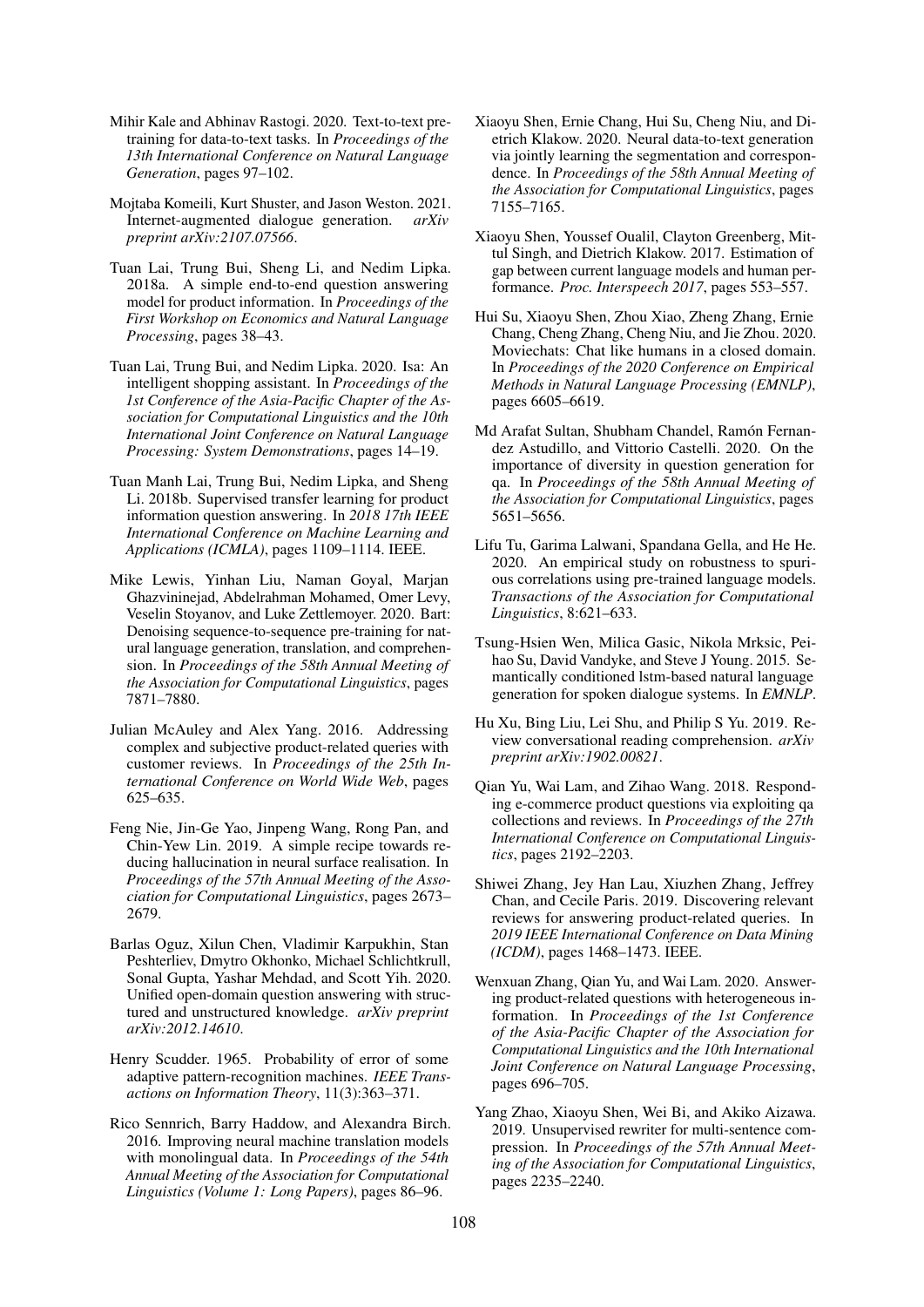<span id="page-10-1"></span>

Figure 4: The ngram distribution of prefixes of questions.

# A Collected Data

All our collected data have also been manually verified to remove sample with private or offensive information.

In Figure [4,](#page-10-1) we show the ngram distribution of question prefixes i our collected data. As can be seen, a large proportion of questions are boolean questions starting with "is", "does", "can", "are", "do" and "will". The rest are mostly factual questions like "how many/tall/long ..." and "what ...". Most of them should be able to answer with a short span since there are not many opinion questions like "how is ...", "why ...".

# B Instruction for Human Annotation

All annotators are based on the US. We first perform in-house annotation and then estimate the time needed for each annotation. We then set the payment to be roughly 15 USD per hour. The payment is decided based on the average payment level in the US. All annotators are informed that their collection will be made public for scientific research according to the Amazon Mechanical Turk code of rules. The data collection protocol has been approved by an ethics review board.

# B.1 Question Collection

Read the given product name and image, imagine you are a customer and are recommended this product. Write one question about it to decide whether or not to purchase this product.

Examples of questions: is it energy efficient? does it require a hub? can I watch sports on this TV? will the plug work with an extension cord?

### B.2 Evidence Selection

At the start of each task, the workflow application will present a product, a question about the product and a set of candidates which describe the product. Your annotation task is to mark the proper candidate that contains information to answer the question from the attribute set. If none of the provided candidates contain the information, select "None of the above".

# B.3 Answer Generation

Read the raised product question and provided information, write a natural, informative, complete sentence to answer this question. If the provided information cannot address the question, write "none". Make sure the answer is a natural, informative and complete sentence. Do not write short answers like "Yes", "Right", "It is good", etc. Provide enough information to help the asker understand more about the question. If the provided information can only partially answer the question, only reply to the answerable part.

## Good Examples:

question: what age range is this product designed for?

Provided information: age\_range\_description: value:"3 - 8 years

Answer: It is designed for the age range of 3 - 8 years old.

question: how many people can play at one time? provided information: number\_of\_players: value:"8

answer: It is designed for 8 players at one time. Bad Examples:

question: what age range is this product designed for?

Provided information: age\_range\_description: value:"3 - 8 years

Answer: 3 - 8 years.

question: how many people can play at one time? provided information: number\_of\_players: value:"8

answer: 8.

# <span id="page-10-0"></span>C Full Results of Ranker

We show the full results of our best-performed ranker in Table [8.](#page-11-1) As can be seen, different sources have different accuracy score. The attribute and bullet point source have the highest accuracy score because the former is more structured, and the latter has a consistent writing style with only a few